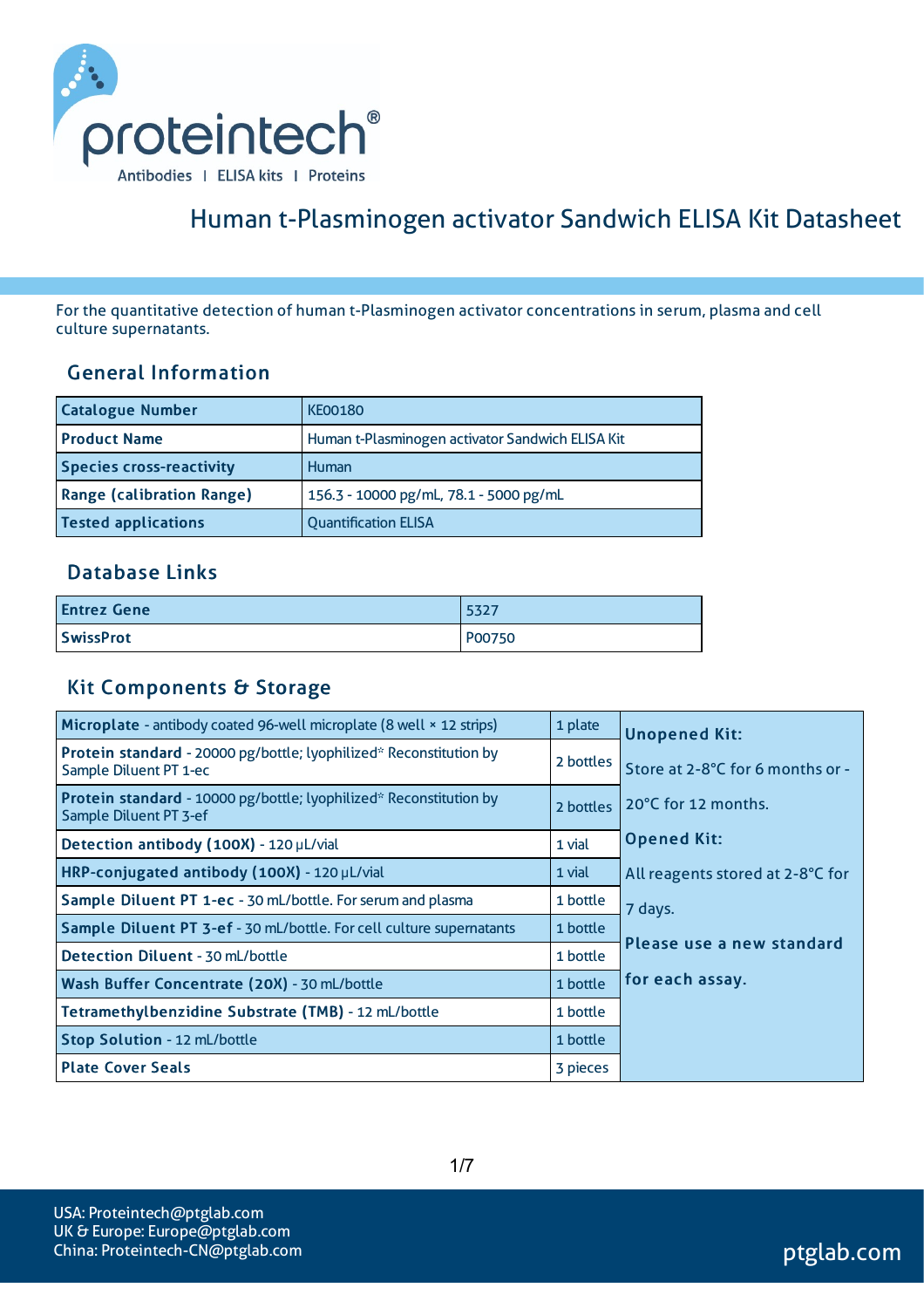#### NB: Do not use the kit after the expiration date.

Sample Diluent PT 1-ec is for protein standard, serum and plasma.

Sample Diluent PT 3-ef is for protein standard and cell culture supernatants.

Detection Diluent is for Detection antibody and HRP-conjugated antibody.

\*Add 2 mL Sample Diluent PT 1-ec in standard (20000 pg/bottle). Thisreconstitution gives a stock solution of 10000 pg/mL. \*Add 2 mL Sample Diluent PT 3-ef in standard (10000 pg/bottle). Thisreconstitution gives a stock solution of 5000 pg/mL.



| Add # µL of Standard<br>diluted in the previous<br>step | $-$     | $500$ $\mu$ L | 500 µL      | 500 µL      | 500 µL | 500 µL | $500$ $\mu$ L |
|---------------------------------------------------------|---------|---------------|-------------|-------------|--------|--------|---------------|
| # µL of Sample Diluent<br>$PT$ 1-ec                     | 2000 µL | $500 \mu L$   | $500 \mu L$ | $500 \mu L$ | 500 µL | 500 µL | 500 µL        |
|                                                         | "sd7"   | "sd6"         | "sd $5"$    | "sd4"       | "sd3"  | "sd2"  | "sd1"         |



| Add #µLof<br>Standard diluted in<br>the previous step | $\overline{\phantom{0}}$ | $500 \mu L$   | $500 \mu L$ | $500$ $\mu$ L | $500 \mu L$ | $500$ $\mu$ L | 500 µL |
|-------------------------------------------------------|--------------------------|---------------|-------------|---------------|-------------|---------------|--------|
| # µL of Sample<br>Diluent PT 3-ef                     | $2000 \mu L$             | $500$ $\mu$ L | $500 \mu L$ | $500$ $\mu$ L | $500 \mu L$ | $500$ $\mu$ L | 500 µL |
|                                                       | "sd7"                    | "sd6"         | "sd5"       | "sd4"         | "sd3"       | "sd2"         | "sd1"  |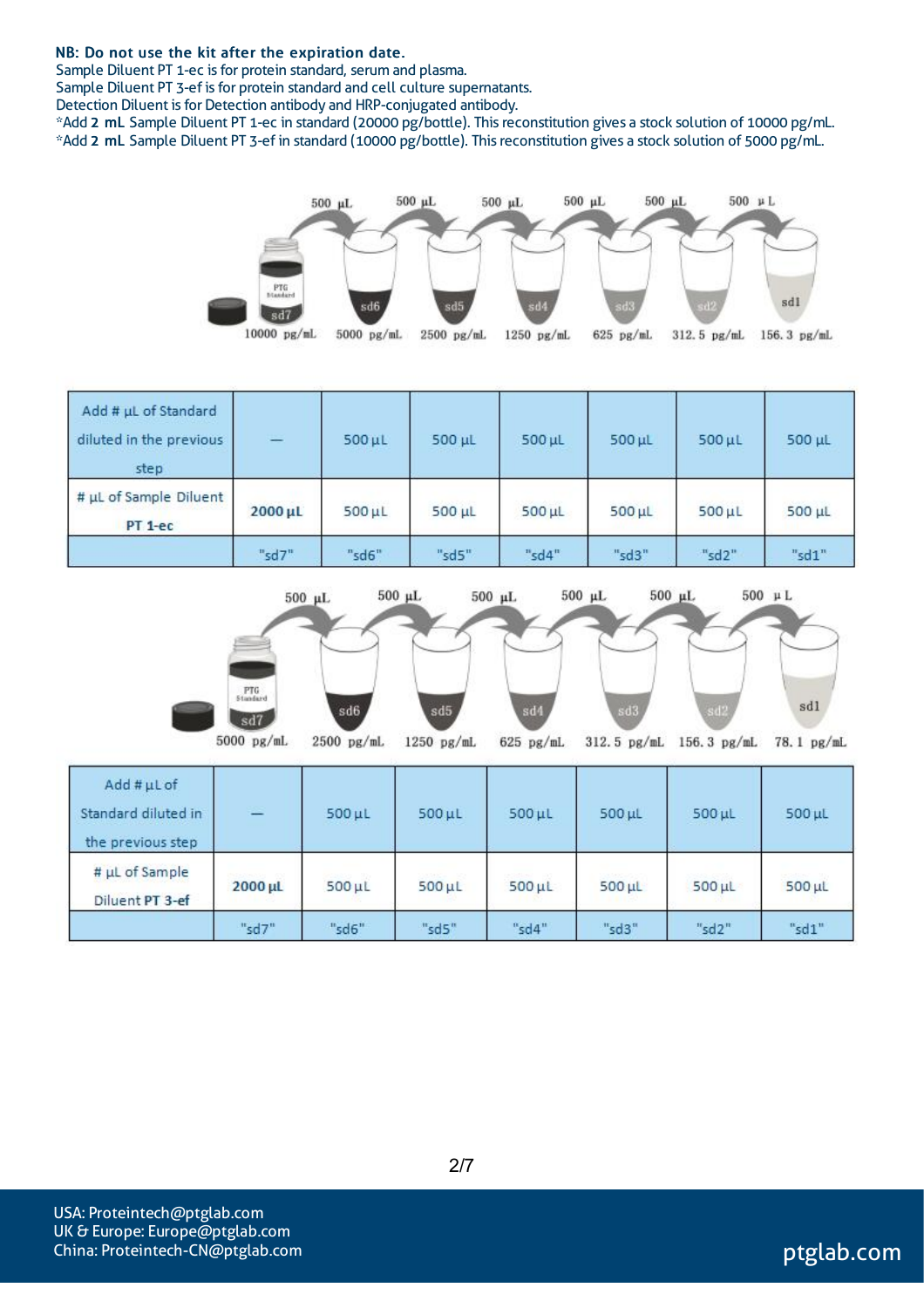# Product Description

KE00180 is a solid phase sandwich Enzyme Linked-Immuno-Sorbent Assay (Sandwich ELISA). The t-Plasminogen activator ELISA kit is to be used to detect and quantify protein levels of endogenous t-Plasminogen activator. The assay recognizes human t-Plasminogen activator. An antibody specific for t-Plasminogen activator has been pre-coated onto the microwells. The t-Plasminogen activator protein in samples is captured by the coated antibody after incubation. Following extensive washing, another antibody specific for t-Plasminogen activator is added to detect the captured t-Plasminogen activator protein. Forsignal development, horseradish peroxidase (HRP)-conjugated is added, followed by Tetramethyl-benzidine (TMB) reagent. Solution containing sulfuric acid is used to stop color development and the color intensity which is proportional to the quantity of bound protein is measurable at 450 nm with the correction wavelength set at 630 nm.

#### Background

Plasminogen activator, tissue (PLAT, synonyms: TPA, T-PA) is a tissue-type plasminogen activator, a secreted serine protease which converts the proenzyme plasminogen to plasmin, a fibrinolytic enzyme. Tissue-type plasminogen activator is synthesized as a single chain which is cleaved by plasmin to a two chain disulfide linked protein (33 kDa and 32 kDa). PLAT enzyme plays a role in cell migration and tissue remodeling. Increased enzymatic activity causes hyperfibrinolysis, which manifests as excessive bleeding; decreased activity leads to hypofibrinolysis which can result in thrombosis or embolism. tPA has 4 isoforms produced by alternative splicing with the MW of 63 kDa, 33 kDa, 57 kDa and 44 kDa.

# Sample Preparation

The samples may require proper dilution to fall within the range of the assay. A minimum 1:4 dilution is recommended for serum or plasma and cell culture supernatants.

# Safety Notes

This product issold for lab research and development use ONLY and not for use in humans or animals. Avoid any skin and eye contact with Stop Solution and TMB. In case of contact, wash thoroughly with water.

| <b>Step</b>    | Reagent                                                                                           | Volume      | <b>Incubation</b> | <b>Wash</b> | <b>Notes</b>                 |  |  |
|----------------|---------------------------------------------------------------------------------------------------|-------------|-------------------|-------------|------------------------------|--|--|
| 1              | <b>Standard and Samples</b>                                                                       | $100 \mu L$ | 120 min           | 4 times     | Cover Wells incubate at 37°C |  |  |
| $\overline{2}$ | <b>Diluent Antibody Solution</b>                                                                  | $100 \mu L$ | 60 min            | 4 times     | Cover Wells incubate at 37°C |  |  |
|                | <b>Diluent HRP Solution</b>                                                                       | $100 \mu L$ | 40 min            | 4 times     | Cover Wells incubate at 37°C |  |  |
| 4              | <b>TMB Substrate</b>                                                                              | $100$ $\mu$ | 15-20 min         | Do not wash | Incubate in the dark at 37°C |  |  |
| 5              | <b>Stop Solution</b><br>$0 \text{ min}$<br>Do not wash<br>$100 \mu L$<br>$\overline{\phantom{a}}$ |             |                   |             |                              |  |  |
| 6              | Read plate at 450 nm and 630 nm immediately after adding Stop solution. DO NOT exceed 5 minutes.  |             |                   |             |                              |  |  |

# Assay Procedure Summary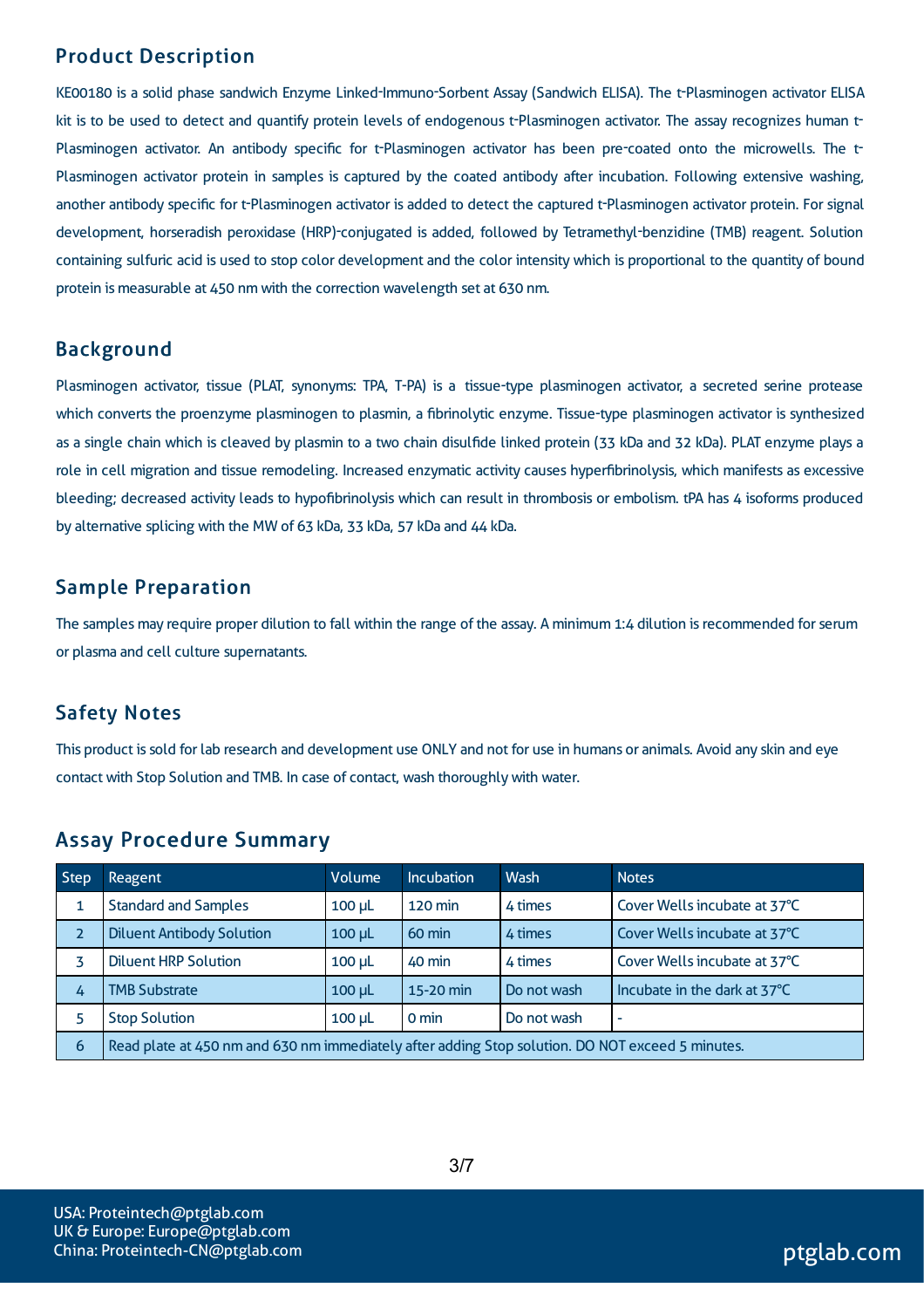# Example data

These standard curves are provided for demonstration only. A standard curve should be generated for each set of samples assayed.



| (pg/mL)  | 0.D            | <b>Average</b> | <b>Corrected</b> |
|----------|----------------|----------------|------------------|
| $\Omega$ | 0.025<br>0.025 | 0.025          |                  |
| 156.3    | 0.069<br>0.072 | 0.071          | 0.046            |
| 312.5    | 0.118<br>0.117 | 0.118          | 0.093            |
| 625      | 0.235<br>0.239 | 0.237          | 0.212            |
| 1250     | 0.406<br>0.373 | 0.390          | 0.365            |
| 2500     | 0.754<br>0.756 | 0.755          | 0.730            |
| 5000     | 1.295<br>1.275 | 1.285          | 1.260            |
| 10000    | 2.073<br>1.981 | 2.027          | 2.002            |



| (pg/mL) | O.D            | <b>Average</b> | Corrected |
|---------|----------------|----------------|-----------|
| 0       | 0.052<br>0.050 | 0.051          |           |
| 78.1    | 0.140<br>0.137 | 0.138          | 0.087     |
| 156.3   | 0.221<br>0.212 | 0.217          | 0.166     |
| 312.5   | 0.378<br>0.369 | 0.373          | 0.322     |
| 625     | 0.645<br>0.637 | 0.641          | 0.590     |
| 1250    | 1.094<br>1.059 | 1.076          | 1.025     |
| 2500    | 1.748<br>1.734 | 1.741          | 1.690     |
| 5000    | 2.588<br>2.516 | 2.552          | 2.501     |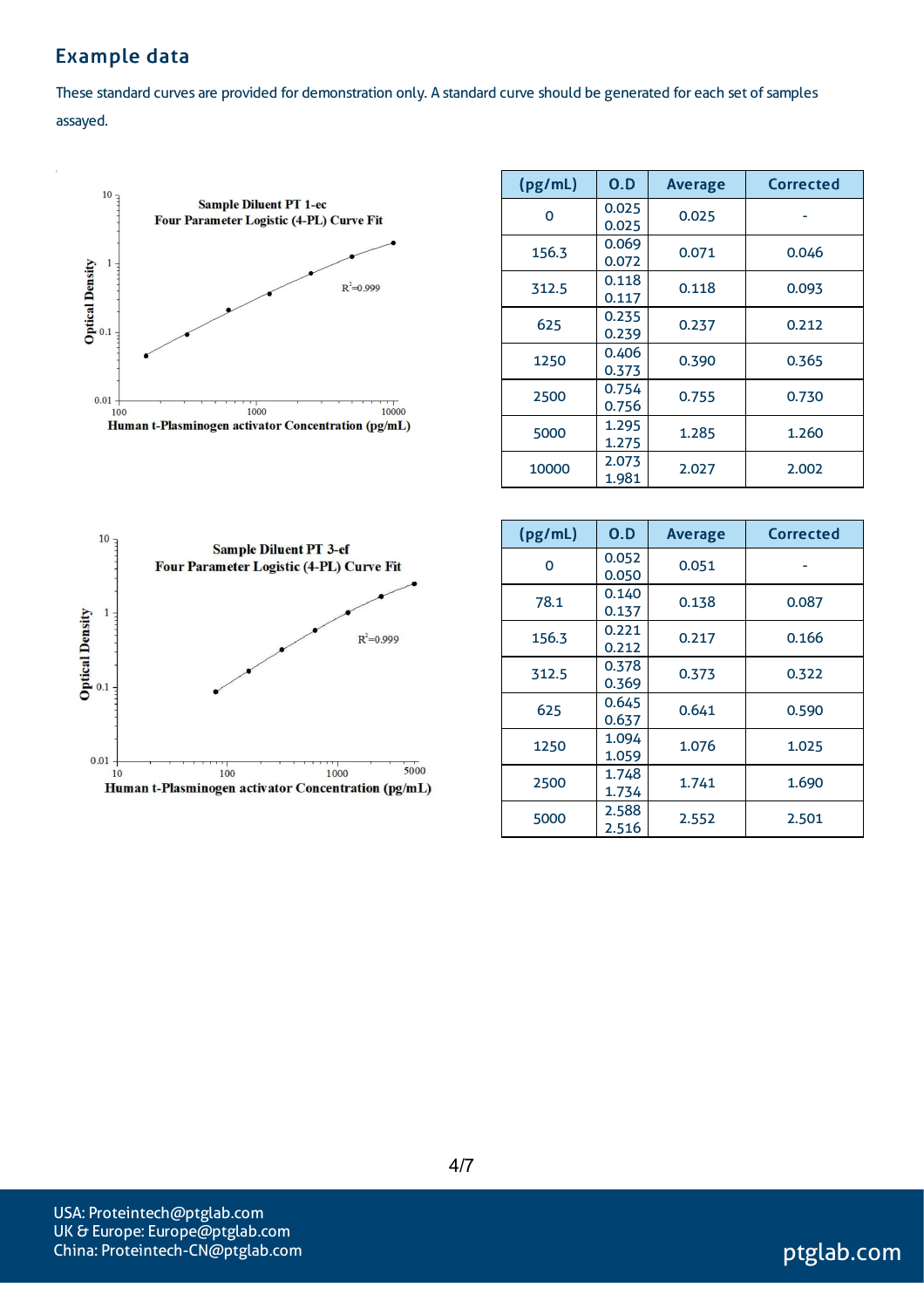# Precision

Intra-assay Precision (Precision within an assay) Three samples of known concentration were tested 20 times on one plate to assessintra-assay precision.

Inter-assay Precision (Precision between assays) Three samples of known concentration were tested in 24 separate assaysto assessinter-assay precision.

| Intra-assay Precision |              |              |           |        |        | <b>Inter-assay Precision</b> |              |           |        |
|-----------------------|--------------|--------------|-----------|--------|--------|------------------------------|--------------|-----------|--------|
| 'Sample               | $\mathsf{n}$ | Mean (pg/mL) | <b>SD</b> | $CV\%$ | Sample | In.                          | Mean (pg/mL) | <b>SD</b> | $CV\%$ |
|                       | 20           | 2076.2       | 110.5     | 5.3    |        | 24                           | 2214.8       | 168.9     | 7.6    |
|                       | 20           | 797.3        | 56.7      | 7.1    |        | 24                           | 814.1        | 71.9      | 8.8    |
|                       | 20           | 538.5        | 49.2      | 9.1    |        | 24                           | 539.8        | 34.2      | 6.3    |

## Recovery

The recovery of t-Plasminogen activator spiked to three different levels in four samples throughout the range of the assay in various matrices was evaluated.

| Sample Type               |      | Average% of Expected | Range (%) |
|---------------------------|------|----------------------|-----------|
| Serum                     | 1:8  | 85                   | 75-93     |
|                           | 1:16 | 82                   | 74-89     |
| Plasma                    | 1:4  | 95                   | 78-125    |
|                           | 1:8  | 89                   | 81-105    |
|                           | 1:8  | 87                   | 79-103    |
| Cell culture supernatants | 1:16 | 87                   | 76-100    |

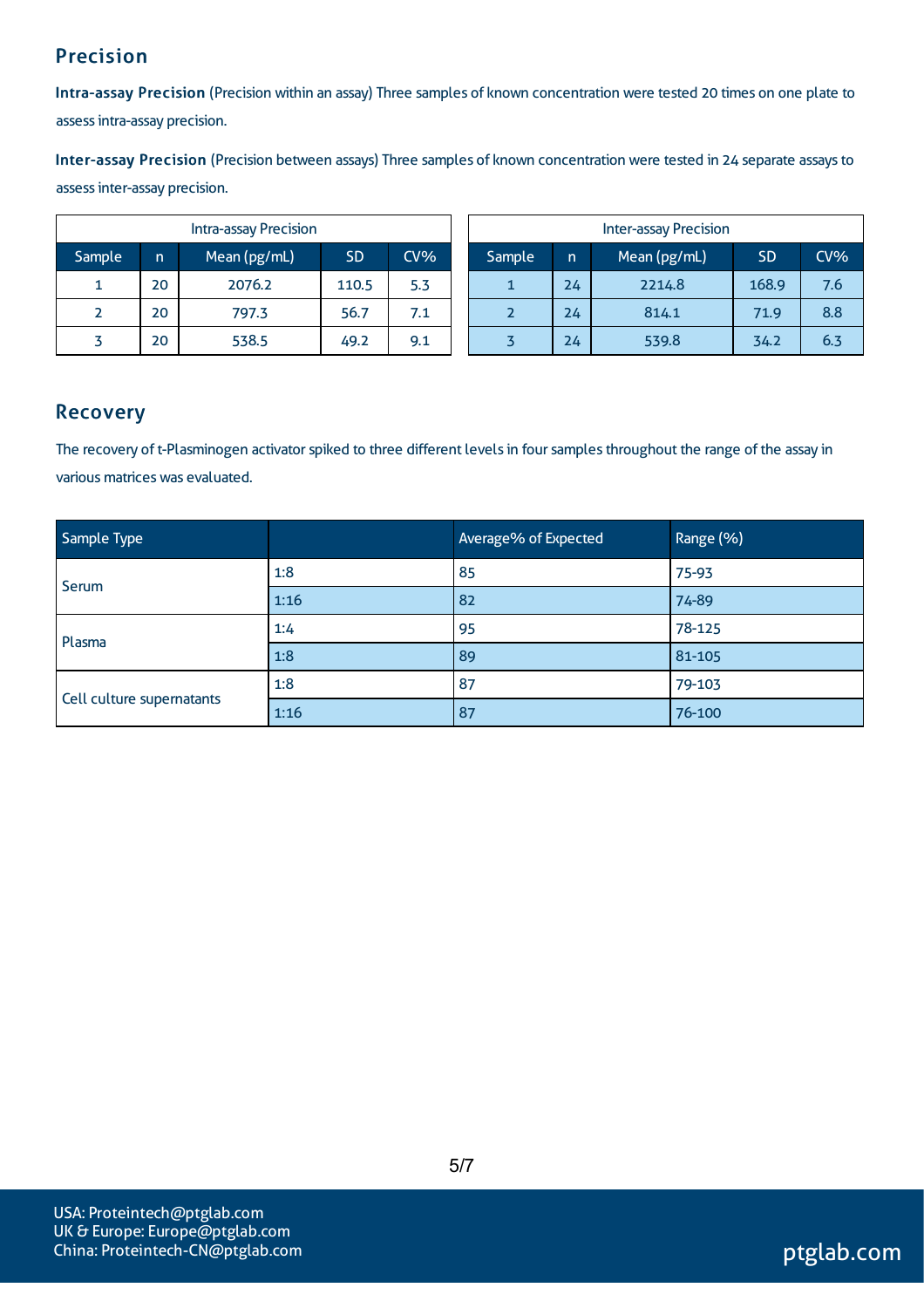# Sample Values

Serum and plasma samples from healthy volunteers were evaluated for t-Plasminogen activator in this assay. No medical

histories were available for the donors used in this study.

| Sample Type         | Mean (pg/mL) | Range (pg/mL) |  |
|---------------------|--------------|---------------|--|
| Human serum (n=16)  | 6,100        | 1,300-13,700  |  |
| Human plasma (n=16) | 6,500        | 3,300-12,100  |  |

#### cell culture supernatants

HUVEC human umbilical vein endothelial cells were cultured in EGM-2. Aliquots of the cell culture supernatants were removed and assayed for levels of t-Plasminogen activator.

| Condition            | 2 day (pg/mL) | 3 days (pg/mL) |
|----------------------|---------------|----------------|
| <b>concentration</b> | 2,931         | 1,760          |

## **Sensitivity**

The minimum detectable dose of t-Plasminogen activator is 8.9 pg/mL. This was determined by adding two standard deviations to the concentration corresponding to the mean O.D. of 20 zero standard replicates.

## Linearity

To assessthe linearity of the assay, serum, plasma and cell culture supernatantswere diluted with the appropriate Sample Diluent to produce samples with values within the dynamic range of the assay.

| Sample Type                                           |      | Average% of Expected | Range (%) |
|-------------------------------------------------------|------|----------------------|-----------|
| Serum (Sample Diluent PT 1-ec)                        | 1:8  | 89                   | 80-98     |
|                                                       | 1:16 | 100                  |           |
|                                                       | 1:32 | 115                  | 110-120   |
| Plasma (Sample Diluent PT 1-ec)                       | 1:4  | 100                  |           |
|                                                       | 1:8  | 105                  | 97-111    |
|                                                       | 1:16 | 100                  | 78-121    |
|                                                       | 1:32 | 100                  | 84-115    |
| Cell culture supernatants<br>(Sample Diluent PT 3-ef) | 1:4  | 100                  |           |
|                                                       | 1:8  | 118                  | 113-123   |
|                                                       | 1:16 | 99                   | 78-121    |